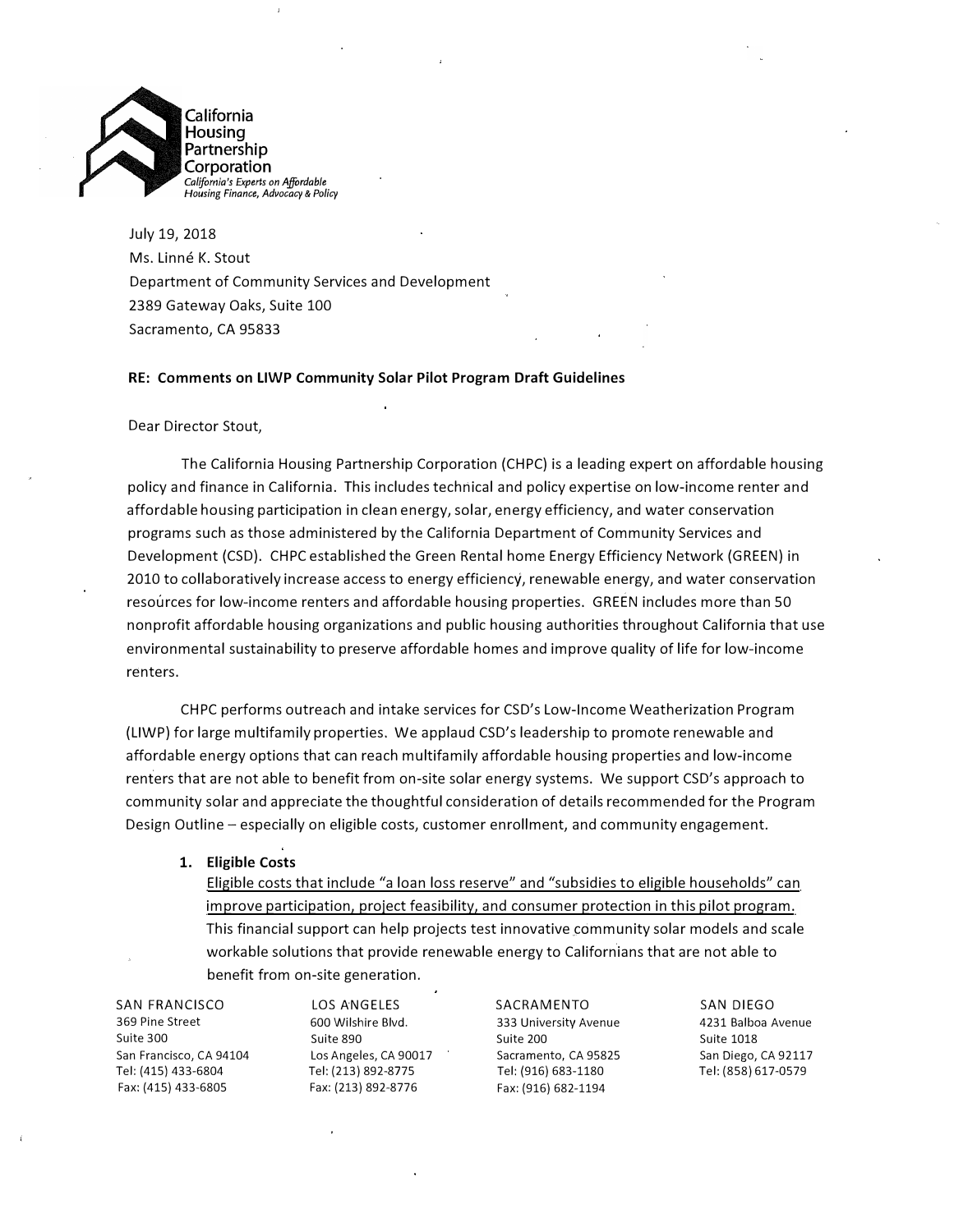## **2. Customer Enrollment and Service Plan**

The Customer Enrollment and Service Plan requirements detail how participants should benefit from community solar and how they may be protected from unintended consequences of having access to solar energy. In particular, culturally sensitive and linguistically diverse marketing education and outreach can help subscribers make wellinformed decisions about their energy use, electricity rates, and assistance programs. We agree that proposals should be "evaluated on the robustness of marketing and outreach and community connections, description of eligibility and enrollment procedures, clarity of contract terms, and explanation of consumer protection and education plans" (Page 15).

## **3. Community Engagement Plan**

The Community Engagement Plan requirements detail engagement strategies that can help ensure projects have a meaningful connection to the local communities they are based in and/or provide benefits to. They balance flexible geographic siting requirements with loc community involvement to promote project flexibility without compromising the integrity of a community solar system that supports local subscribers. We agree that proposals should be "evaluated on the robustness of the combination of activities performed or proposed to engage community stakeholders and the evaluation plan" (Page 16).

Thank you for your leadership and the opportunity to provide recommendations on *CSD<sup>1</sup> s* LIWP Community Solar Pilot Program Draft Guidelines.

Respectfully submitted,

Collin Tateishi Policy Manager California Housing Partnership Corporation 600 Wilshire Blvd, Suite 890 Los Angeles, CA 90017 Telephone: 213-785-5734 Email:

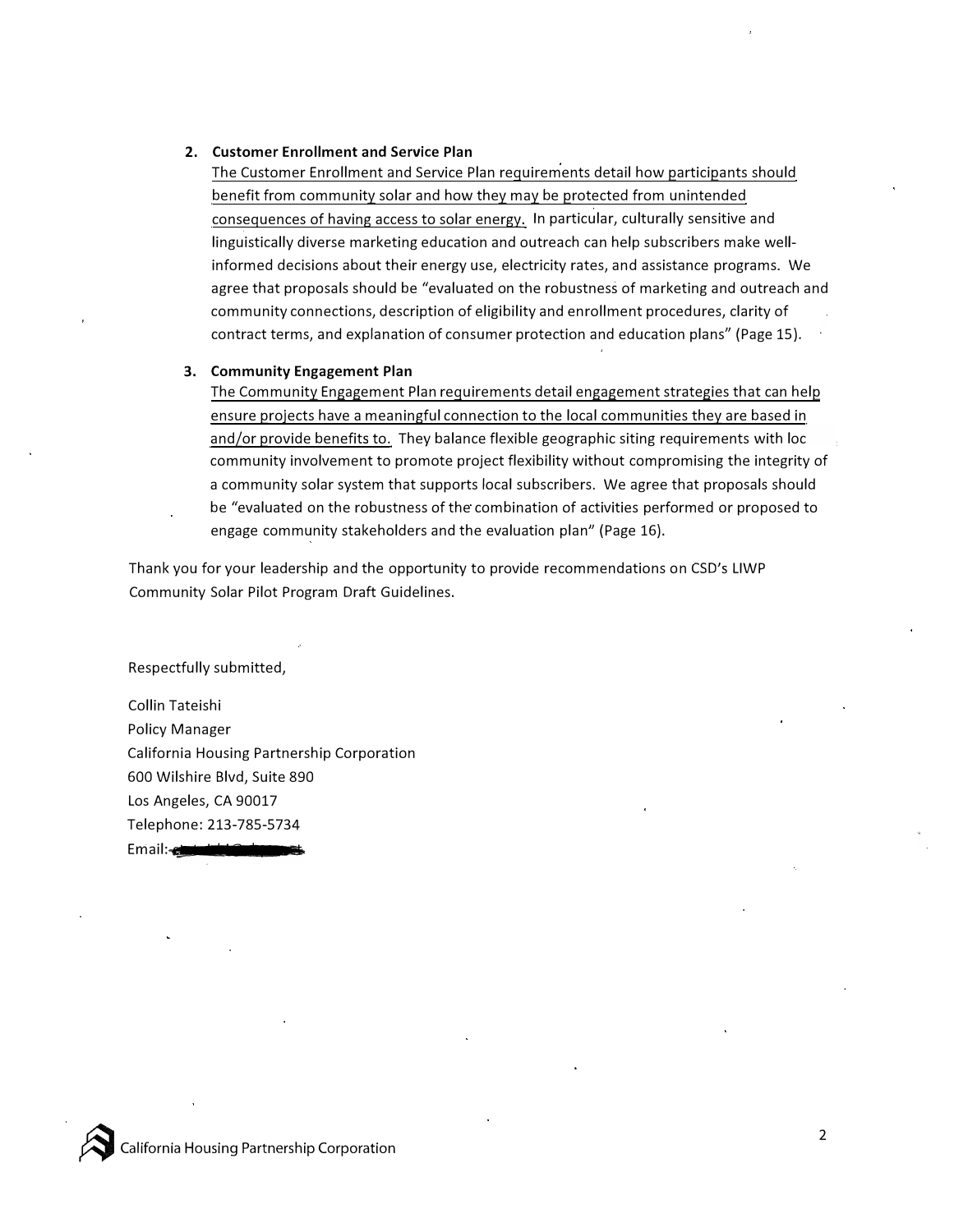

July 26th, 2018

 $\sim$   $\sim$ 

 $\ddot{\phantom{1}}$ 

## **GRID Alternatives Comments on CSD LIWP Community Solar Pilot Program Draft Solicitation**

| <b>Section or Topic</b>                                                                                                                                                                                                                                                                                                 | <b>Comment</b>                                                                                                                                                                                                                                                                                                                                                                                                                                                                                                                                                          |
|-------------------------------------------------------------------------------------------------------------------------------------------------------------------------------------------------------------------------------------------------------------------------------------------------------------------------|-------------------------------------------------------------------------------------------------------------------------------------------------------------------------------------------------------------------------------------------------------------------------------------------------------------------------------------------------------------------------------------------------------------------------------------------------------------------------------------------------------------------------------------------------------------------------|
| 4. B. Eligible Costs (page 13)<br>'Funding a loan loss reserve or other payment<br>guarantee fund to protect against late or<br>non-payments by participants'                                                                                                                                                           | GRID cautions against use of funds for financial<br>models that are yet unproven and more difficult to<br>directly track, and recommends robust consumer<br>protections to be included for participating<br>low-income customers if such models are<br>supported through the pilot. Additionally,<br>co-benefit and impact commitments for any such<br>models should be rooted in tangible, near-term<br>projects with clear outcomes for low-income<br>participation and benefit (not an estimated or<br>aggregated number of customers over a long<br>period of time) |
| i. Minimum Qualifications (Page 20)<br>'Community Development Finance Institutions<br>(must be a non-profit)'                                                                                                                                                                                                           | If CDFI's are eligible to lead submissions,<br>proposals and impact commitments should be tied<br>to real projects, rather than financial structures or<br>funds that will enable low-income customer<br>participation in future projects.                                                                                                                                                                                                                                                                                                                              |
| ii. Customer Enrollment and Service Plan (Page<br>24)<br>'Contract Terms'                                                                                                                                                                                                                                               | Contract terms should also disclose price<br>escalators included for customers, if any                                                                                                                                                                                                                                                                                                                                                                                                                                                                                  |
| iii. Energy Cost Benefits for Low-Income<br>Participants (Page 24)                                                                                                                                                                                                                                                      | CSD should encourage respondents to detail<br>length of time cost benefits will be experienced,<br>and generally favor projects that provide benefits<br>for a longer period of time                                                                                                                                                                                                                                                                                                                                                                                    |
| vi. Stand-alone and Carve-out Projects (Page 17)<br>'Both "carve out" and "standalone" models are<br>eligible, but proposals will be evaluated on the<br>GHG and other benefits accruing from the portion<br>of the project dedicated to low-income households<br>and California Climate Investments funds<br>awarded.' | If a carveout is proposed, CSD should require that<br>the carveout is dedicated to low-income<br>customers for the lifetime of the project (at least<br>20 years), through a signed, up-front commitment<br>from the respondent. This avoids a situation<br>whereby a respondent could revert the capacity<br>back to non-low-income customers after a short<br>period of time. Customers may still move in and<br>out of the project, but the minimum amount of<br>capacity or % of project committed should be<br>maintained for the life of the project.             |
| ii. Customer Enrollment and Service Plan (Page                                                                                                                                                                                                                                                                          | Respondent should clearly indicate plan for billing,                                                                                                                                                                                                                                                                                                                                                                                                                                                                                                                    |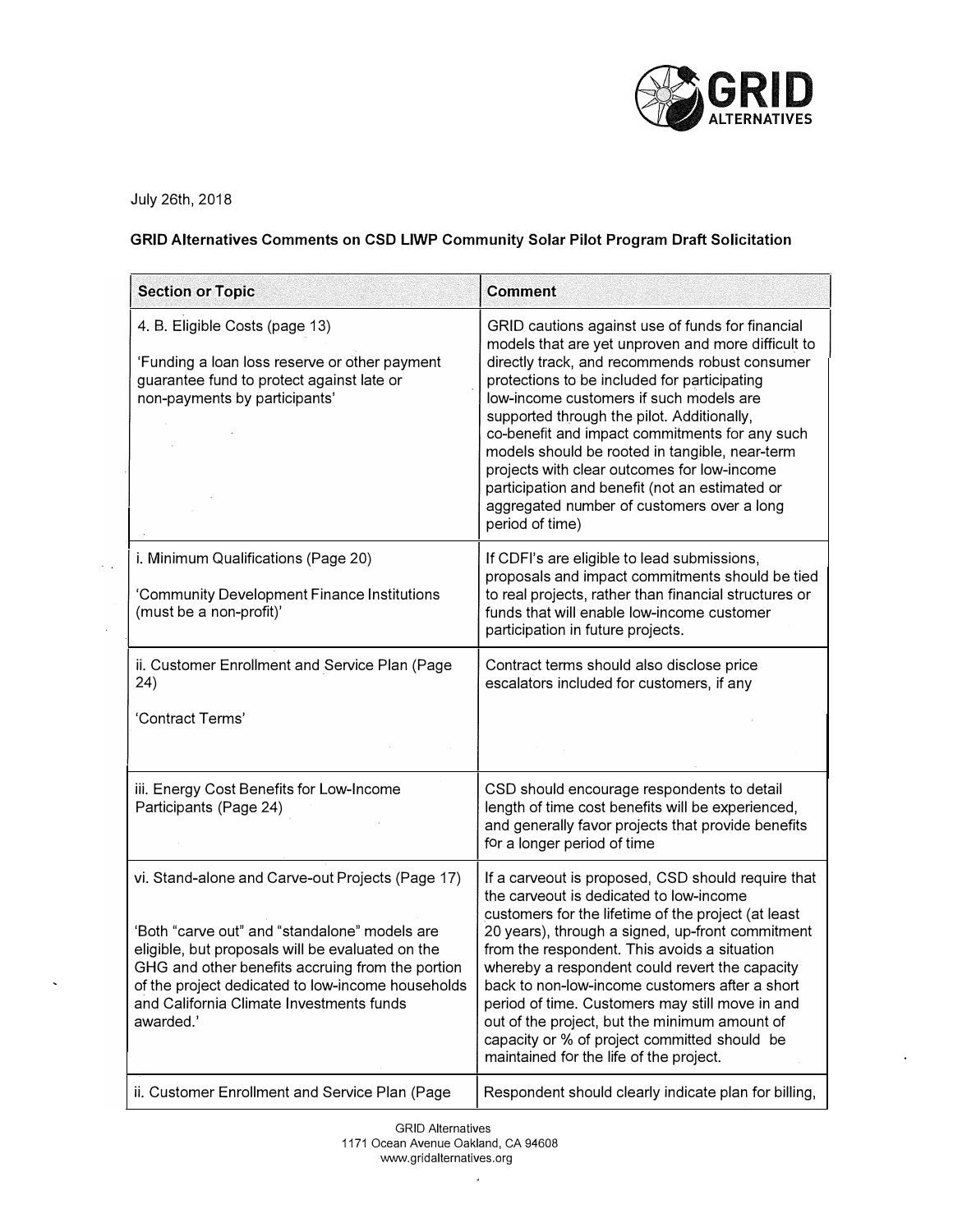| <b>ALTERNATIVES</b> |
|---------------------|

| 23)<br>'Participant billing or other subsidy arrangements,<br>including terms and conditions' | or otherwise transferring benefits to low-income<br>customers, including any necessary changes to<br>utility billing software, and status / plan for<br>achieving those changes. Respondents should<br>clearly indicate if they will require low-income<br>customers to participate through an additional bill<br>and their experience and plan for successfully<br>implementing such a model with low-income<br>customers |
|-----------------------------------------------------------------------------------------------|----------------------------------------------------------------------------------------------------------------------------------------------------------------------------------------------------------------------------------------------------------------------------------------------------------------------------------------------------------------------------------------------------------------------------|
| Proposal Scoring Criteria - Attachment 13 (Page<br>61)                                        | Project Burdens and Co-benefits should be<br>separate evaluation criteria and a higher weighting<br>should be give to Co-benefits, as a standalone<br>Community Engagement Plan is also an essential<br>component of a successful project and should<br>receive higher weighting                                                                                                                                           |

Outside of the above comments, GRID believes the draft solicitation is strong and will meet the overall goals of the Community Solar Pilot.

**Contact:** 

ä,

**Committee of the Committee of the Committee of the Committee of the Committee of the Committee of the Committee** 

Tom Figel Policy & Regulatory Manager - GRID Alternatives (303) 968-1631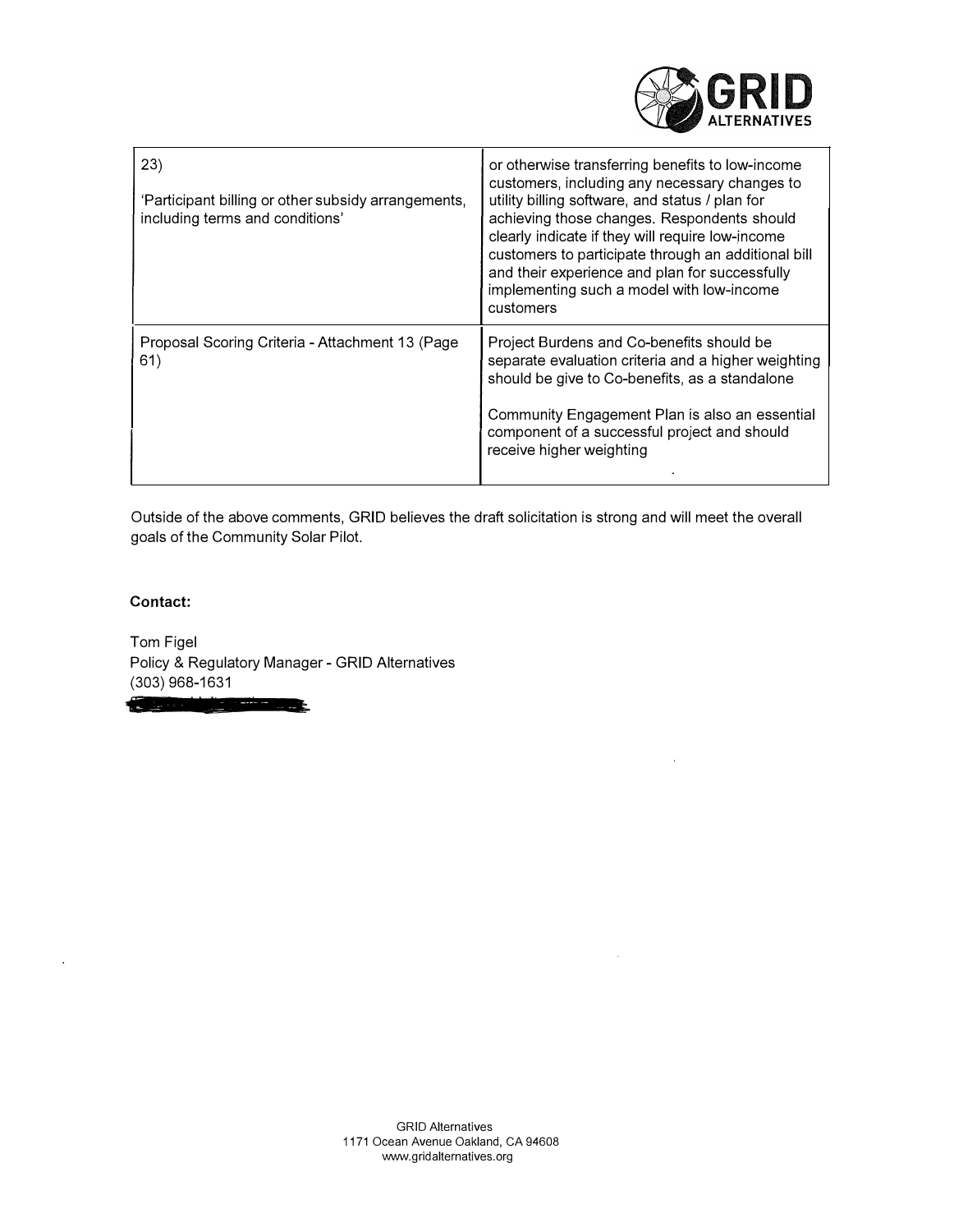# Department of Community Services

And Development 2389 Gateway Oaks Drive, Ste, 100 Sacramento , California 95833

Attention;

Tina Schaffer

Re;

Solar Pilot Program 07/25/2018

I live in Chula Vista California 91911, in a Senior Citizen Mobile Home Park, We the residents of 501 Anita St. Granada Mobile Estates , own our Coaches (trailer) and have invested in the upgrade and modernizing our Mobile Homes, and have lived her for many years , and plan to live here for many more,